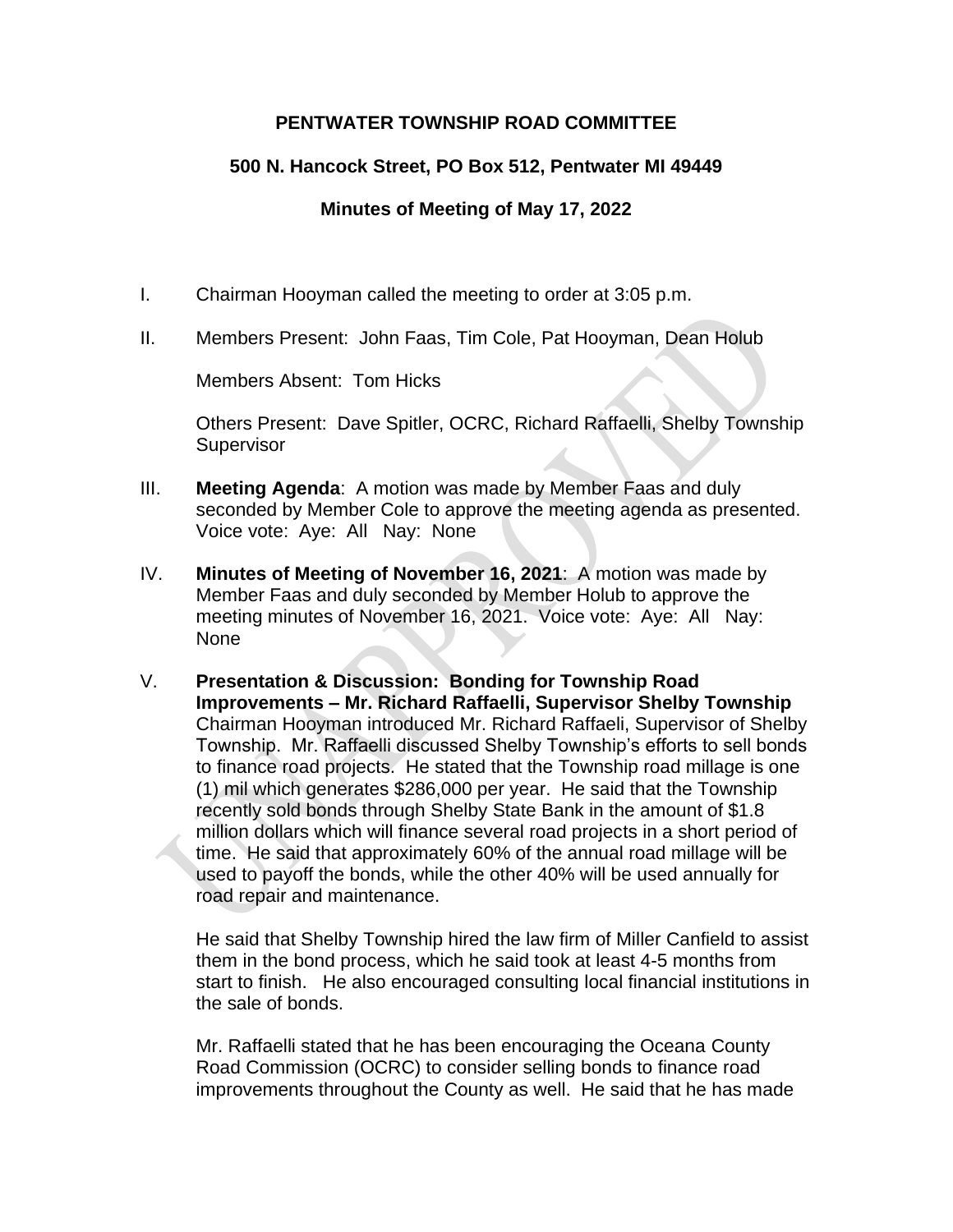similar presentations regarding bonding to several Townships in the County and would like to see all Supervisors in support of his effort to push the OCRC to pursue selling bonds. He said that bonding will save monies in the long range by constructing a significant number of major road improvement projects within a couple of years and hence focus on maintenance thereafter.

Mr. Raffaelli also mentioned that Shelby Township has retained a consulting firm to prepare and apply for state and/or federal grants. He stated that the Township was able to secure a grant in the amount of \$650,000 for road improvements through the assistance of Senator Jon Bumsted.

#### VI. **Old Business:**

**a. Status Report: 2021 Road Projects:** Member Holub stated that all of the 2021 township road projects including, Ridge Road, Hammett Road, Lakeview Drive and Lake Breeze Drive, have been completed and within the original cost estimates.

**b. Status Report: Longbridge Road Bridge:** Mr. Spitler reported that the OCRC would be repairing the north side of the bridge on Longbridge Road due to the continued settling. He said that an interim repair would be done in the near future and that the OCRC would be filing a grant for a permanent repair of the bridge and abutting road and described the permanent fix in detail for members. Mr. Spitler stated that the cost of both the interim and permanent repairs would be borne by the OCRC.

### VII. **New Business:**

**a. Status Report: 2022 Road Projects:** Mr. Holub distributed copies of the approved estimates for Madison Road and Montgomery Boulevard. He stated that the estimates for both projects increased due to the cost of asphalt. He said that the Madison Road project increased from \$60,000 to \$71,371, while the Montgomery Boulevard project increased from \$39,500 to \$41,200. He said that the cost for brining the gravel and earthen roads also increased from \$5,000 to \$10,000. There was discussion that due to the increase in costs of the projects, it was likely that there would be no carryover of funds into 2023.

**b. Election of Officers:** Chairman Hooyman reminded members that there would be the annual election of officers at the next meeting.

#### VIII. **Citizen Comments – None**